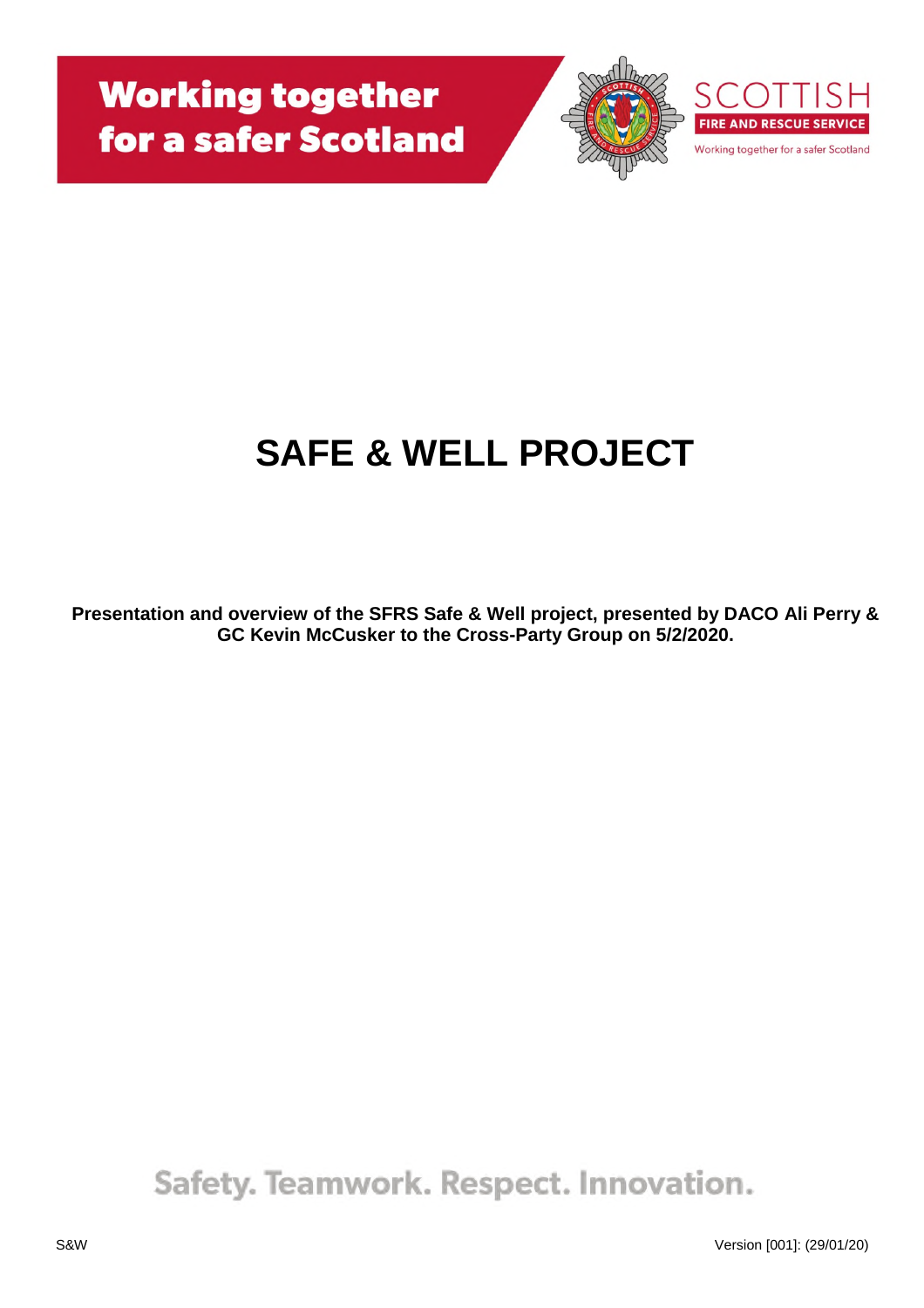# **INTRODUCTION**

The purpose of the Scottish Fire and Rescue Service, as defined by Scottish Ministers in the first Fire and Rescue Framework 2013 and reaffirmed in the revised Framework in 2016, is; *To work in partnership with communities and others in the public, private and third sectors, on prevention, protection and response, to improve the safety and well-being of people throughout Scotland*

In accordance with this purpose we seek to work in partnership in many areas of activity, but it is perhaps best encapsulated in our current work on the Safe and Well Project.

The Home Fire Safety Visit programme has been ongoing in Scotland for many years across the 8 Fire and Rescue Services that used to exist in Scotland and now the single Scottish Fire and Rescue Service. We currently visit around 70000 homes per year with an increasing focus on high risk. The visits can effectively be split into two elements, the fitting of smoke detectors and giving advice

- New smoke detector legislation coming into force
- Providing fire safety advice

This has coincided with a reduction of fire incidents in Scotland of over 40% in the last ten years. Given the apparent success of the visits in driving down incidence of fire the service is working with partners to broaden the visit to include consideration of other safety matters and to direct people to the appropriate agency. These expanded visits are currently called Safe and Well visits.

The Safe and Well visits will result in an expansion of the part of the element of the visit focused on providing advice to people during the visit. While the visit will remain focussed on fire safety it will encapsulate a number of other matters with community safety implications and involving other organisations.

The service is currently negotiating a wider role with staff and it is intended that the role will be adopted by all Firefighters, irrespective of this the service will introduce the Safe and Well visits through our Community Action Teams.

The introduction of Safe and Well visits will require the assistance of many other organisations and will truly be a partnership, there have already been a number of stakeholder meetings to inform the development of the project.

## **CURRENT POSITION**

Currently the SFRS carry out around 70,000 Home Fire Safety Visits (HFSVs) per year. The main purpose of a HFSV is to provide fire safety advice and guidance. If required, at the visit we will also provide fire smoke and heat detectors.

Visits are gathered from various sources, self-referral (via a phone call or online), partner referral and Service generated, either through community events and initiatives or following fire incidents in the neighbourhood.

Over recent years, staff carrying out HFSVs have included other home and personal safety considerations. These include; alcohol and drug brief interventions, smoking cessation advice, falls referrals, child safety information and advice and guidance on home and community safety. We want to cement this good work and provide a standard approach to our visits; ensuring our staff are fully training and supported, with robust local partnership arrangements.

Feedback from recipients of a HFSV is extremely positive, we are an organisation of considerable standing within the communities we serve and a key contributor to partners we interact with.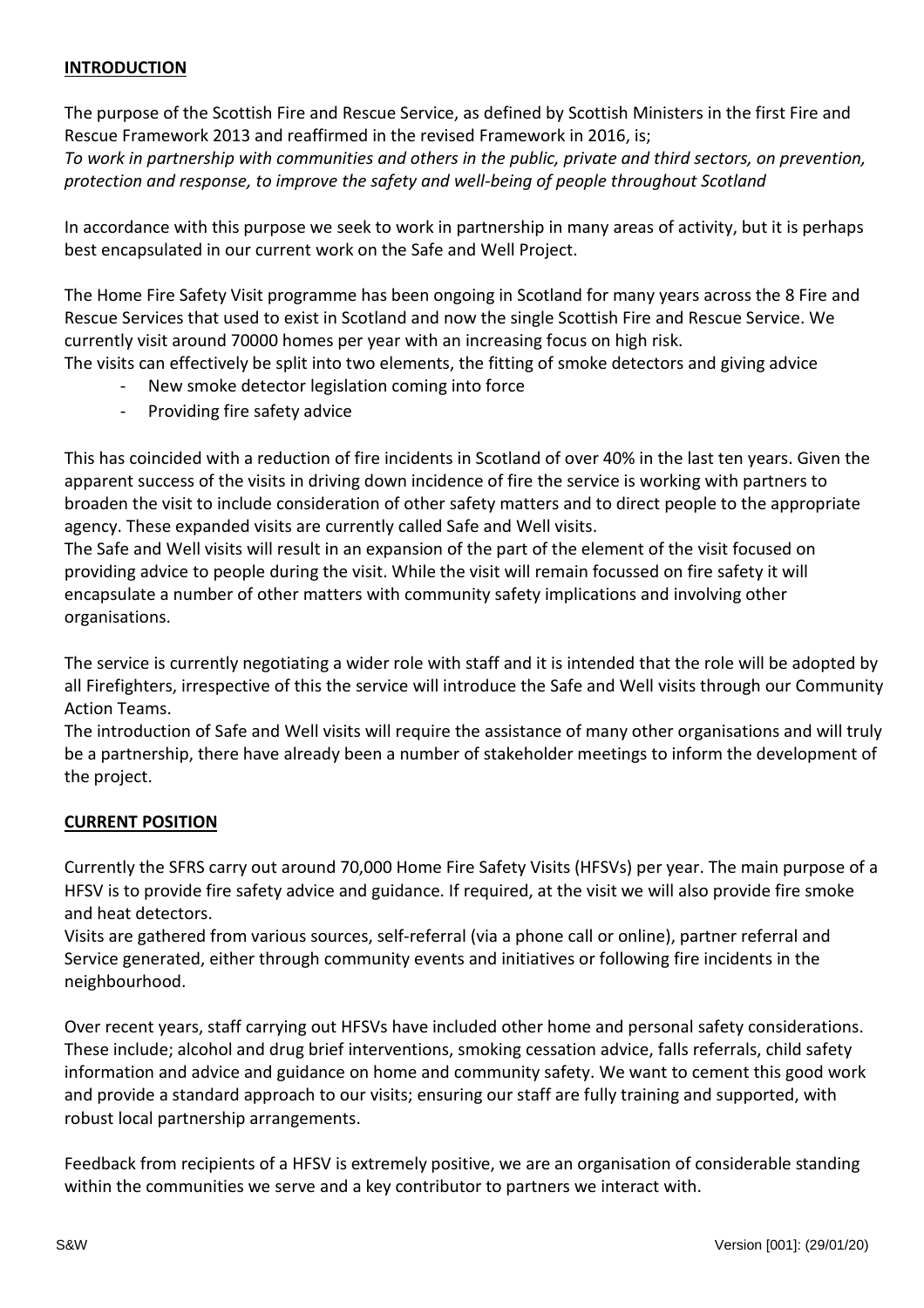## **WHY CHANGE**

We know that only around 40% of those 70,000 identify as High Risk, that many causes of poor health outcomes are the same as the factors that increase the risk of fire e.g. poor mobility, smoking, drug and alcohol misuse, and social isolation.

We know we have a trusted reputation that is respected within the communities we serve, that will allow us access and engage with those hard to reach communities and people most in need,

We know that we are a respected and seen as a can-do partner to other organisations and that will allow us to build on the existing partnership work already in place.

and we know that by tackling these factors the SFRS will not only improve public health outcomes, but will reduce fire incidents, injuries and deaths amongst those communities who are most at risk.

## **THE SAFE & WELL VISION**

The objectives of the Safe and Well project are:

- Looking to build on the current HFSV model and incorporate wider health and social care considerations.
- Move to a person-centred intervention to enable people to maintain independence, improve personal resilience and quality of life.
- Increase public value and support partners to deliver national and local outcomes.

A Safe and Well visit would be a free person-centred home visit which replaces and expands upon previous HFSVs. Staff will continue to give fire safety advice but they will also consider the householder(s), their home environment and lifestyle factors in order to identify risks or needs and provide an effective response.

We want to target areas and households where we know there is a higher risk of fire, primarily the more vulnerable groups in the community. Visits will therefore be offered to individuals who meet standard criteria such as:

- Anyone in the household has a history, or may be a target of, fire related crime
- High levels of clutter / hoarding
- History of fire, including signs of burns/scorch marks on furniture or clothing
- Sensory impairment Hearing Impairment / Visual Impairment Blind
- Use of medical oxygen, paraffin based emollients or medical airflow mattress
- Unable to evacuate the property in an emergency due to their age or medical condition
- Mental health issues including dementia / cognitive impairment
- Use medication that causes drowsiness, visual disturbance or dizziness
- Alcohol or drug issues
- Anyone in the household has shown an interest in starting fires
- The household has telecare/community alarm
- Households with occupants over 65

Those not identified as "high risk" will still receive advice and guidance on fire safety, either through a tailored pack generated via the SFRS website or a booklet sent out in the post.